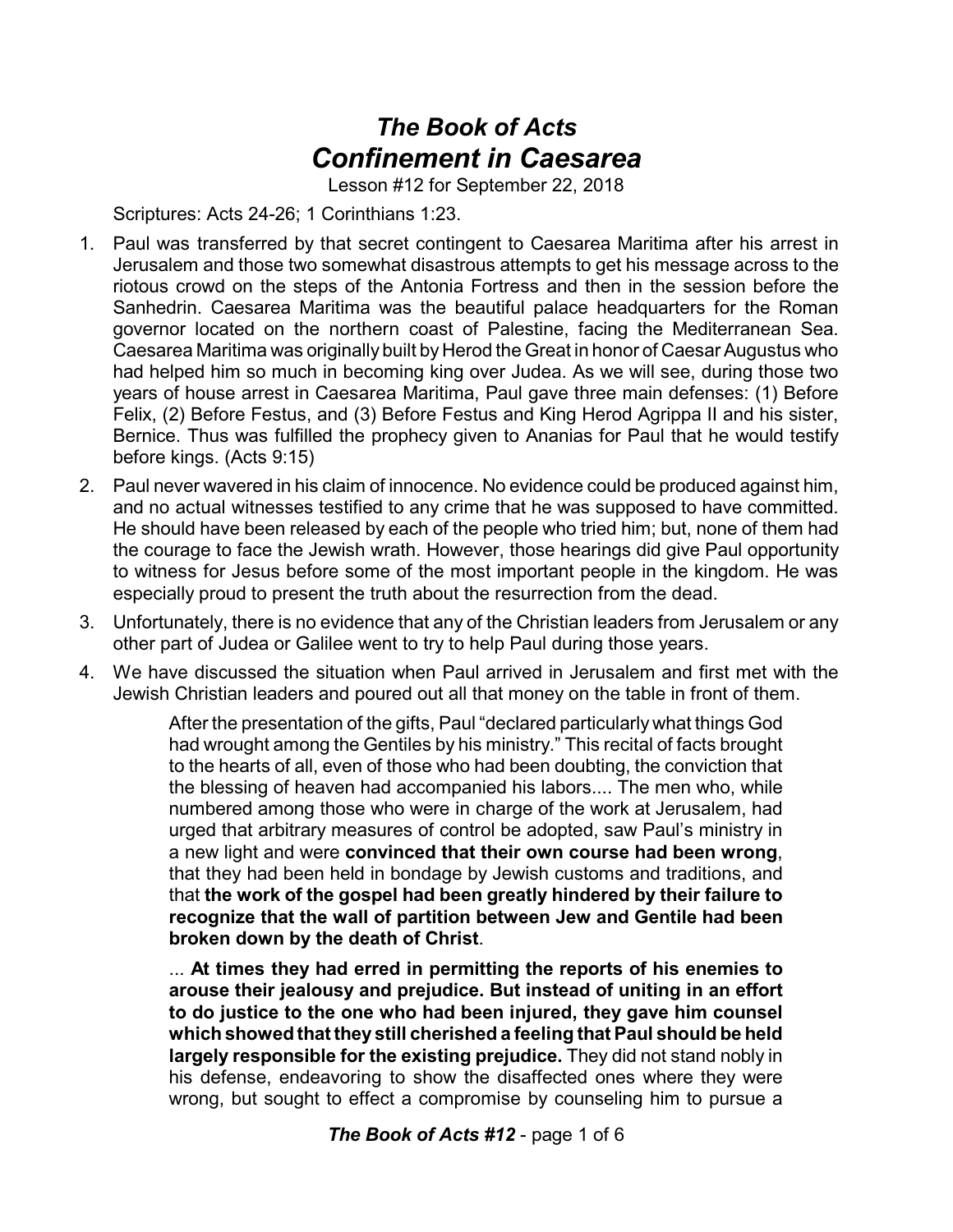course which in their opinion would remove all cause for misapprehension.—Ellen G. White, *Acts of the Apostles*\* 402.3-403.1. [Bold type is added.]

- 5. Five days after Paul's transfer to Caesarea, a group of leading Jews including the high priest and some members of the Sanhedrin and a professional lawyer named Tertullus went from Jerusalem to Caesarea Maritima and formally laid before Felix the case against the apostle. (Acts 24:1-9) This particular trial was unique in that it was the only trial against Paul mentioned in the book of Acts in which a lawyer was employed. Tertullus tried to butter up Felix with a lot of lies about what a wonderful leader he was. In actual fact, Felix was repressive and violent and there was enormous antagonism against him among the Jews.
- 6. Tertullus pressed three specific charges against Paul: (1) That Paul was an agitator and was constantly fomenting unrest among Jews throughout the empire; (Acts 24:5) (2) That Paul was a ringleader among the sect of the Nazarenes, implying that Christianity as a whole was an anti-government and disruptive movement; and (3) That Paul himself had attempted to defile the temple in Jerusalem. (Acts 24:6) None of these things were really true.
- 7. Read Acts 24:10-21. In these verses Paul recounted his own journey as a believer. In the process he made two absolutely telling points against Tertullus's arguments: (1) The people who supposedly had seen Paul in the temple with a Gentile were nowhere to be found. (Acts 24:18-19) That should have immediately resulted in the charges being dropped. (2) The rest of Tertullus's arguments were based on a hearing before the Sanhedrin held a week earlier. Technically, those arguments were only hearsay evidence. The main argument was that Paul had claimed that there was a resurrection of the dead! No wonder the high priest himself and others of his associates from among the Sadducees were the ones who attended the trial, but no Pharisees attended! Pharisees believed in the resurrection of the dead! Sadducees did not believe in the resurrection of the dead. (Acts 23:8)
- 8. Although we have only very brief summaries of the statements of Tertullus and Paul, Felix recognized that the case against Paul was flimsy. While we do not know how much Felix knew about Christianity, his wife Drusilla was Jewish; she must have known something and may have shared it with him. Drusilla later died in the eruption of the volcano at Pompei.
- 9. So, in effect, Felix said: "I'm putting off this trial until a later date." According to Scripture, he was hoping that Paul or some of Paul's friends would pay a large bribe to get him out of prison. (Acts 24:26) At the same time, Paul knowing what he did about Felix, realized that it was almost impossible to get a fair trial before Felix.

**Acts 24:24-26**: <sup>24</sup>After some days Felix came with his wife Drusilla, who was Jewish. He sent for Paul and listened to him as he talked about faith in Christ Jesus.  $25$ But as Paul went on discussing about goodness, self-control, and the coming Day of Judgement, Felix was afraid and said, "You may leave now. I will call you again when I get the chance." <sup>26</sup>At the same time he was hoping that Paul would give him some money; and for this reason he would often send for him and talk with him.—American Bible Society. (1992). *The Holy Bible: The Good News Translation*\* (2nd ed., Acts 24:24–26). New York: American Bible Society.

10. What do you think Paul did during those two years in prison? Did he get out from time to time to look around? What were his friends Timothy and Luke doing? It is quite possible *The Book of Acts #12* - page 2 of 6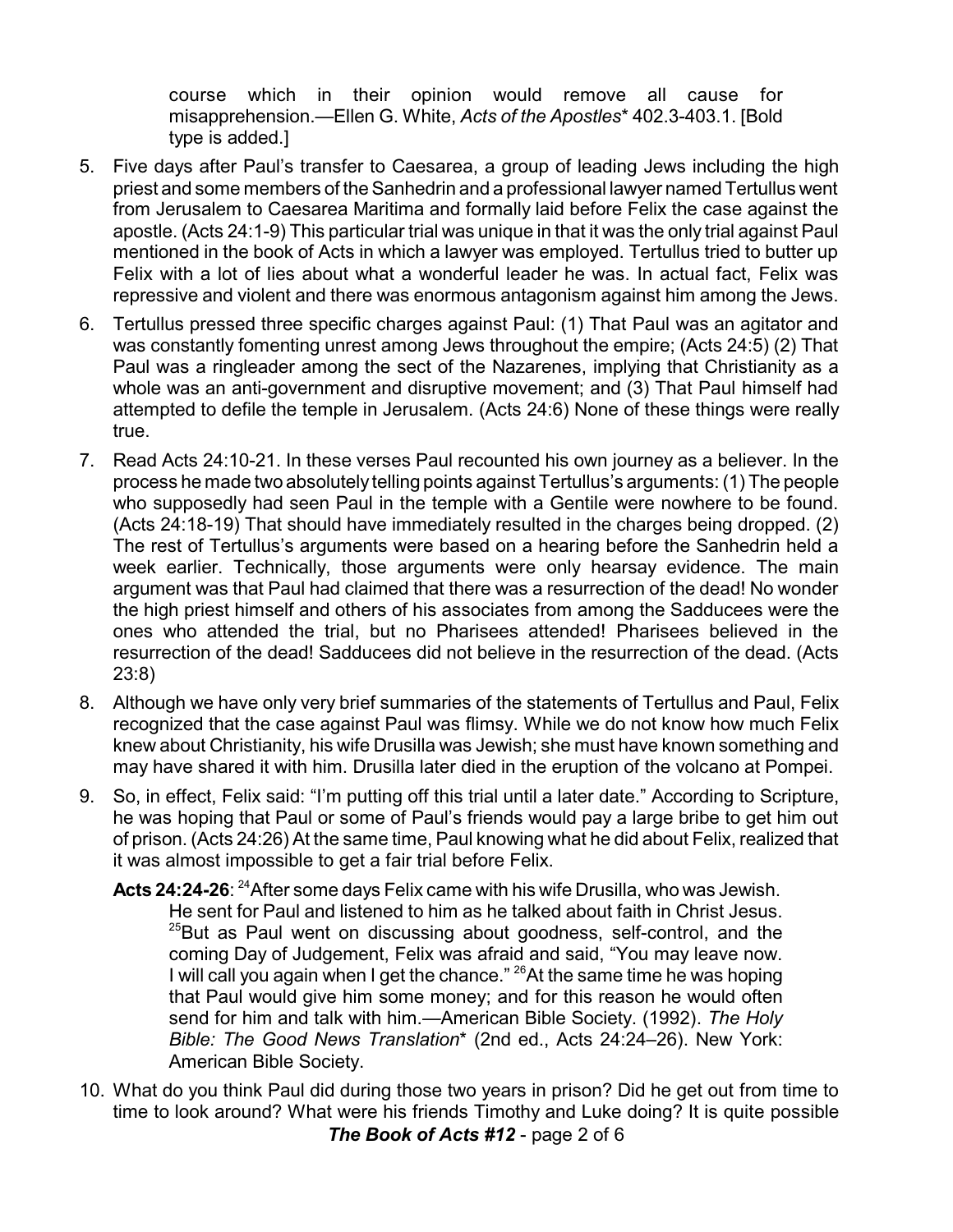that Luke, maybe with the help of Timothy, was traveling around Galilee, Judea, and Perea, collecting information he needed and later used to write the Gospel of Luke. (See Luke  $1:1-4.$ 

- 11. Porcius Festus became the governor of Judea in A.D. 59 or 60 and remained until A.D. 62. When he arrived, Paul was still in prison.
- 12. Read Acts 25:1-5. Once again, the leading Jews tried to convince the Roman governor to send Paul to be tried before a Jewish court. Of course, we know that the reason for asking for this was so that they could kill Paul.
- 13. Festus told the Jews to come to Caesarea Maritima and bring their charges against Paul there. The Jews were not happy about that, but they came anyway. Paul understood exactly what they had in mind. So, after responding in the same way he had responded at the earlier trial, he refused to be taken to Jerusalem, realizing it would be a death sentence. Instead, he appealed to the emperor. As a Roman citizen, he had that right.
- 14. But, Festus had one major problem. There were no valid or reasonable charge or charges against Paul that he could write out and send to the emperor to be used in Paul's trial in Rome. Not long thereafter, Herod Agrippa II along with his sister Bernice arrived in Caesarea to visit Festus, apparently to welcome him to his new position.

Herod Agrippa II (Hebrew: [Hebrew characters are deleted]) (AD 27/28<sup>[1]</sup> c. 92 or 100 [1][2] ) officially named **Marcus Julius Agrippa** and sometimes shortened to **Agrippa**, was the eighth and last ruler of Judea from the Herodian dynasty. He was the fifth to bear the title of King of the Jews, but in practice he ruled as a Roman client. Agrippa was overthrown by his Jewish subjects in 66 and supported the Roman side in the First Jewish–Roman War. [His territory was called Chalcis, similar to that of Herod Phillip.]—https://en.wikipedia.org/wiki/Herod\_Agrippa\_II [Bold type is in the source; words in brackets are added. Accessed June 17, 2018.]

- 15. Read Acts 25:13-22. When King Agrippa and his sister Bernice arrived, Festus felt that it was an excellent opportunity for him to present the case of Paul and perhaps understand better what charges there were against Paul. Agrippa agreed to this arrangement and asked for a session with Paul. Festus did not see any political or criminal charges against Paul, but instead some argument over a certain Jesus "Who was dead, but whom Paul asserted to be alive." (Acts 25:19, *ESV*)
	- **Acts 25:23-27:** <sup>23</sup> The next day Agrippa and Bernice came with great pomp and ceremony and entered the audience hall with the military chiefs and the leading men of the city. Festus gave the order, and Paul was brought in.  $24$ Festus said, "King Agrippa and all who are here with us: You see this man against whom all the Jewish people, both here and in Jerusalem, have brought complaints to me. They scream that he should not live any longer.  $^{25}$ But I could not find that he had done anything for which he deserved the death sentence. And since he himself made an appeal to the Emperor, I have decided to send him. <sup>26</sup>But I have nothing definite about him to write to the Emperor. So I have brought him here before you—and especially before you, King Agrippa!—so that, after investigating his case, I may have something to write. <sup>27</sup>For it seems unreasonable to me to send a prisoner without clearly indicating the charges against him."—*Good News Bible*\* (Acts 25:23-27).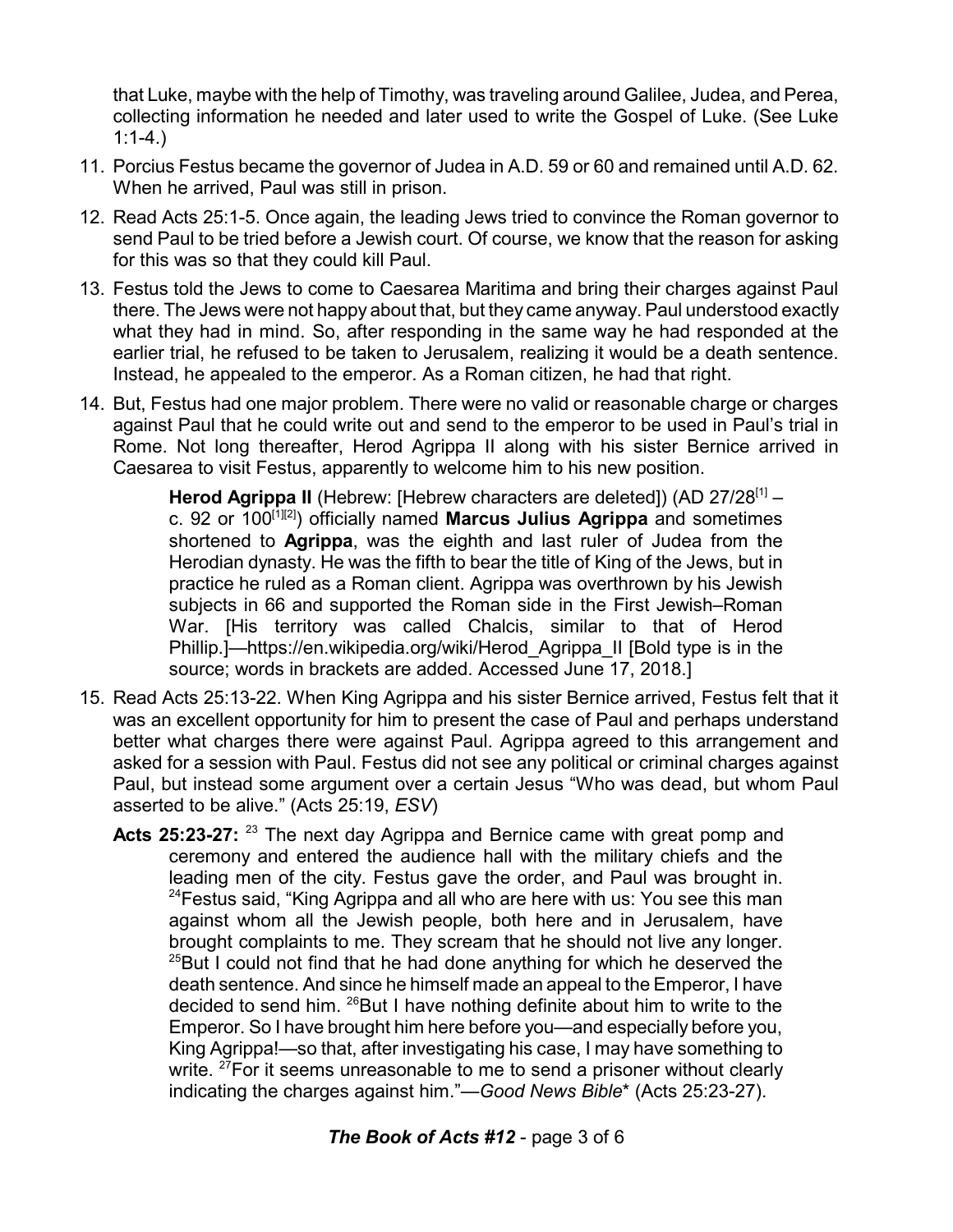And now Paul, still manacled, stood before the assembled company. What a contrast was here presented! Agrippa and Bernice possessed power and position, and because of this they were favored by the world. But they were destitute of the traits of character that God esteems. Theywere transgressors of His law, corrupt in heart and life. Their course of action was abhorred by heaven.—Ellen G. White, *The Acts of the Apostles*\* 434.3.

- 16. Just imagine the charges that Paul could have brought against Agrippa's family, starting with Herod the Great's attempt to destroy Baby Jesus!
- 17. Agrippa and his sister Bernice were dressed in royal robes. And there was Paul, dressed simply as a prisoner. What a difference in appearance! Does appearance really matter when it comes to the need to discover truth?
- 18. Read Acts 26:1-23. On this occasion, Paul hoped to address Agrippa whom he knew was aware of many of the Jewish beliefs. Once again, he did an autobiographical report, starting from the time before his conversion when he persecuted Christians. Paul tried to identify with Agrippa by the use of expressions such as *us* and *our*, implying that Agrippa was well acquainted with the customs and issues related to the Jewish religion.
- 19. Paul's defense before Agrippa was divided essentially into three parts.

(1) In Acts 26:4-11, Paul described his life as a former-Pharisee and persecutor of Christians. Notice that Paul said that he "voted" against those early Christians. (Acts 26:10) That implies that he was a member of the Sanhedrin which, in turn, means that he was at least 30 years old and also that he was married.

(2) In Acts 26:12-18, he described how his life changed as a result of that bolt of light that hit him on the road to Damascus. Notice that Jesus told Paul that when he was persecuting Christians, Jesus considered it as if Paul were persecuting Jesus Himself.

(3) In Acts 26:19-23, Paul made it clear that, at least in his opinion, he had no choice but to follow the directions given to him by God Himself. He had gone to the Gentiles and preached the gospel so as to make them equal partakers in the plan of salvation.

- 20. Clearly, Paul's address at that time was especially to Agrippa. But, Festus was again the first to react saying: "'You are mad, Paul! Your great learning is driving you mad!'" (Acts 26:24, *GNB*) Paul responded with Acts 26:25-26, affirming that what he had stated about the rising from the dead was in agreement with the Hebrew prophets of the Old Testament.
- 21. Finally, Paul talked with King Agrippa II, asking the question that put Agrippa in a very difficult position. As a Jew he could not deny that he believed in the Scriptures. But, if he had said, "Yes" to Paul's assertions, he would have had to accept Jesus as the Messiah. So, he came up with a clever escape: "In this short time do you think you will make me a Christian?" (Act 26:28, *GNB*\*)

Acts 26:27-32: <sup>27</sup> "King Agrippa, do you believe the prophets? I know that you do!"

 $28$  Agrippa said to Paul, "In this short time do you think you will make me a Christian?"

<sup>29</sup> "Whether a short time or a long time," Paul answered, "my prayer to God is that you and all the rest of you who are listening to me today might become what I am—except, of course, for these chains!"

 $^{\rm 30}$  Then the king, the governor, Bernice, and all the others got up,  $^{\rm 31}$ and after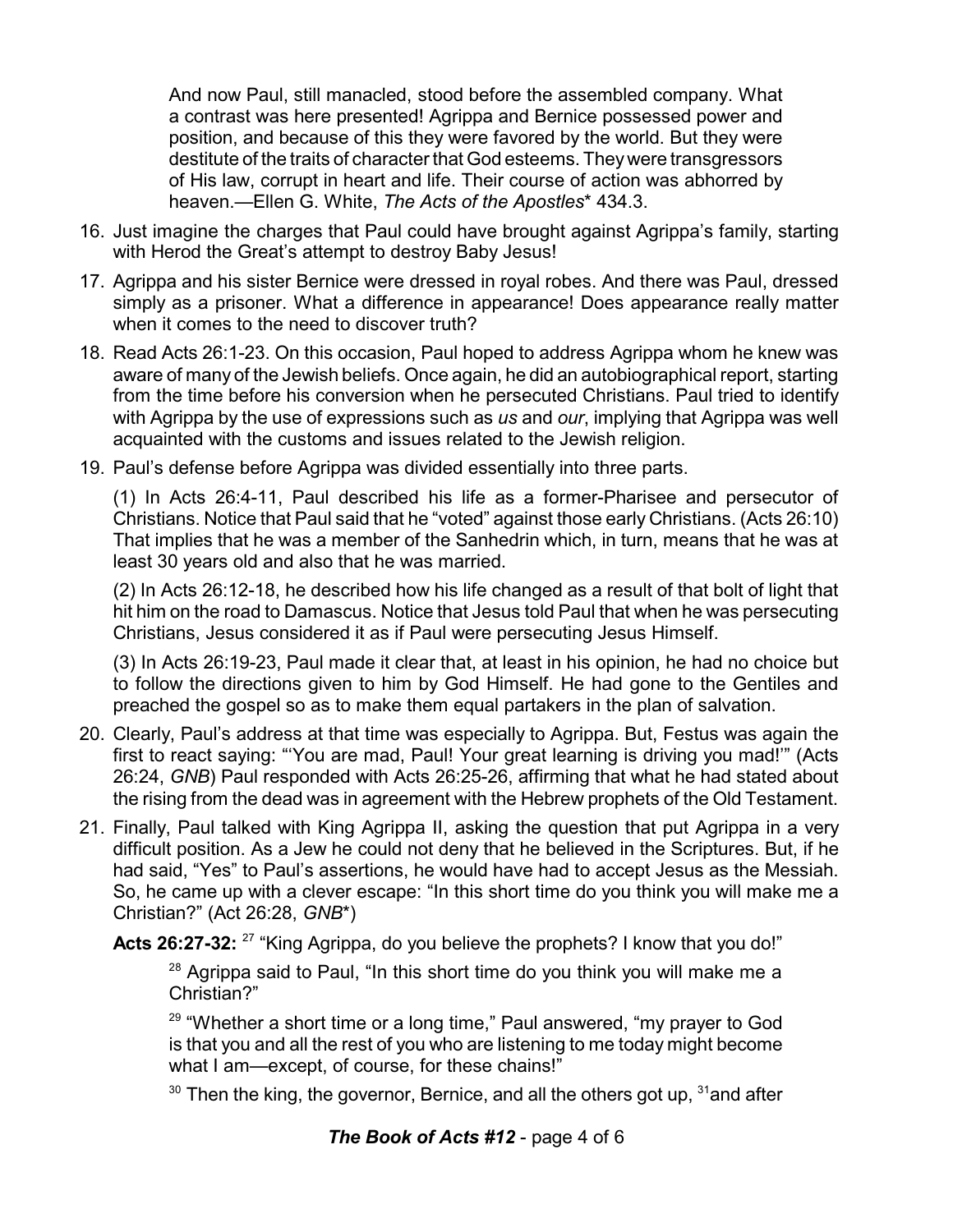leaving they said to each other, "This man has not done anything for which he should die or be put in prison." <sup>32</sup>And Agrippa said to Festus, "This man could have been released if he had not appealed to the Emperor."—*Good News Bible*\* (Acts 26:27-32).

22. Compare other modern versions. The *Good News Bible* is a much better translation of the Greek than the traditional: "Almost thou persuadest me to be a Christian."—*The Holy Bible: King James Version*.\* (2009). (Electronic Edition of the 1900 Authorized Version, Acts 26:28). Bellingham, WA: Logos Research Systems, Inc.

> Did the mind of Agrippa at these words revert to the past history of his family, and their fruitless efforts against Him whom Paul was preaching? Did he think of his great-grandfather Herod, and the massacre of the innocent children of Bethlehem? Of his great-uncle Antipas, and the murder of John the Baptist? Of his own father, Agrippa I, and the martyrdom of the apostle James? Did he see in the disasters which speedily befell these kings an evidence of the displeasure of God in consequence of their crimes against His servants? Did the pomp and display of that day remind Agrippa of the time when his own father, a monarch more powerful than he, stood in that same city, attired in glittering robes, while the people shouted that he was a god? Had he forgotten how, even before the admiring shouts had died away, vengeance, swift and terrible, had befallen the vainglorious king? Something of all this flitted across Agrippa's memory; but his vanity was flattered by the brilliant scene before him, and pride and self-importance banished all nobler thoughts.—Ellen G. White Comments, *The SDA Bible Commentary*,\* vol. 6, 1066.10-1067.0; *Sketches from the Life of Paul*\* 255.2-256.0.

- 23. Read Acts 26:29. Once again, Paul made it clear that his imprisonment and possible death were less important to him than spreading the gospel.
- 24. When it was all over and Paul had been dismissed, the words of Agrippa are telling. He did not see any reason to convict Paul.
- 25. But, Paul had already appealed to Caesar, and his request had been formally granted. Thus, Paul's jurisdiction was no longer under Festus's control. (Acts 25:12)
- 26. In all of this, to what did Paul ultimately appeal? Paul strongly believed that he had the full support of the Hebrew Scriptures for all he was stating.
- 27. Was it a mistake for Paul to appeal to Caesar? At the point when he appealed to Caesar, he apparently was faced with the choice of being taken to Jerusalem–in which case his life would end, probably before he got to Jerusalem–or to be taken to Rome to be tried by the despotic Emperor Nero. (Compare Acts 25:25; 26:31-32.) Did Paul remember the words of God who had told him earlier that some day he would testify in Rome?
- 28. What do you think Agrippa thought when Paul appealed to his heavenly vision on the road to Damascus as justification for his behavior? (Acts 26:19, *NKJV*) Are we faithfully following God's directions for us?
- 29. On that occasion, King Agrippa had the privilege of hearing the gospel directly from the lips of Paul the apostle himself. Shouldn't he have been persuaded? How clear an argument for the gospel could you make to someone that you know? Are there times when it is necessary to defend one's own personal history? Remember that you are an expert on your personal history. Do you feel a responsibility for sharing the gospel? Should Christians